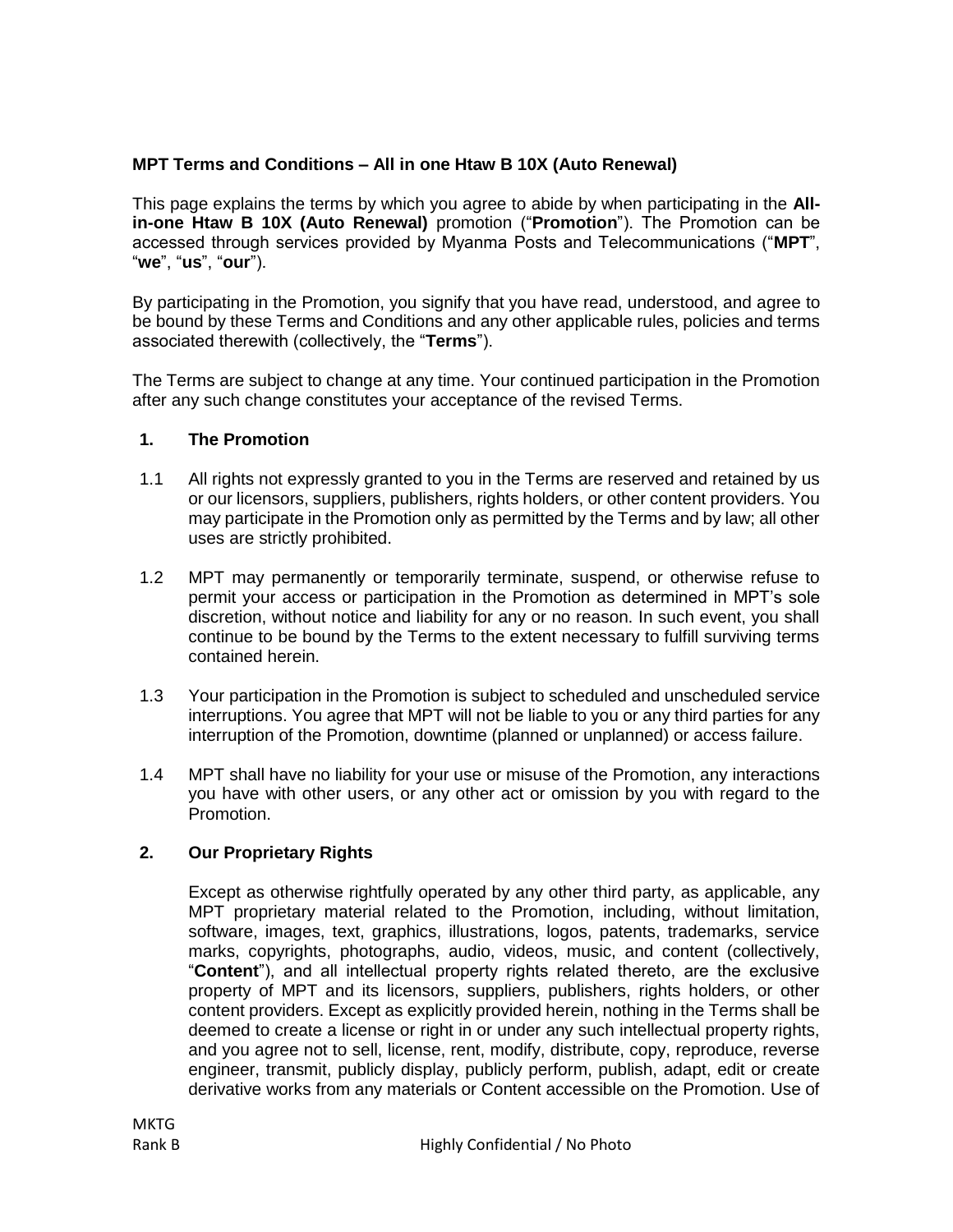the Content for any purpose not expressly permitted by the Terms is strictly prohibited.

### **3. Promotion Period**

The Promotion is available from 2<sup>nd</sup> May 2022 until further notice ("Promotion **Period**").

### **4. Eligibility**

- 4.1 The Promotion is intended for MPT GSM/WCDMA Prepaid (Swe/Shal/Shwe) users (who are thirteen (13) years of age or older. If you are under eighteen (18) years of age you may participate in the Promotion only if you either are an emancipated minor or possess legal parental or guardian consent, and are fully able and competent to enter into the terms, conditions, obligations, affirmations, representations, and warranties set forth in the Terms, and to abide by and comply with the Terms.
- 4.2 MPT CDMA, Postpaid, Base Tariff, and non-active users are not eligible to participate in the Promotion.

### **5. How to Enter; Autorenewal**

5.1 To enter the Promotion, Participants may subscribe to the following 10X Htaw Pack ("**Packs**") by dialing below USSD code.

| <b>Htaw Pack</b><br>Validity<br><b>Period</b> | <b>Pack Price</b> | <b>Balance after</b><br><b>Promotion</b><br><b>Applied</b> | <b>Dial</b><br>(to<br>subscribe) | <b>Subscription</b><br><b>Channel</b> |
|-----------------------------------------------|-------------------|------------------------------------------------------------|----------------------------------|---------------------------------------|
| 15 days                                       | 2,900 Ks          | 30,000 Ks                                                  | *5010*1*3#                       | MPT4U                                 |
| 30 days                                       | 4,800 Ks          | 50,000 Ks                                                  | *5010*2*3#                       | (or)                                  |
| 90 days                                       | 9,600 Ks          | 100,000 Ks                                                 | *5010*3*3#                       | <b>MPT Pay</b>                        |

- 5.2 When you purchase a Pack, you current main balance will be increased **up to** 10 times.
- 5.3 Multi-purchases of the **same** Pack (i.e. same validity period Pack) is allowed. In this case, the balance will be merged and the validity period will be based on the latest Pack purchased. For avoidance of doubt, multi-purchases of different Packs (i.e. different validity period Packs) is not allowed.
- 5.4 The Pack will automatically renew:
	- a. Upon expiry of the validity period of the Pack purchased **or**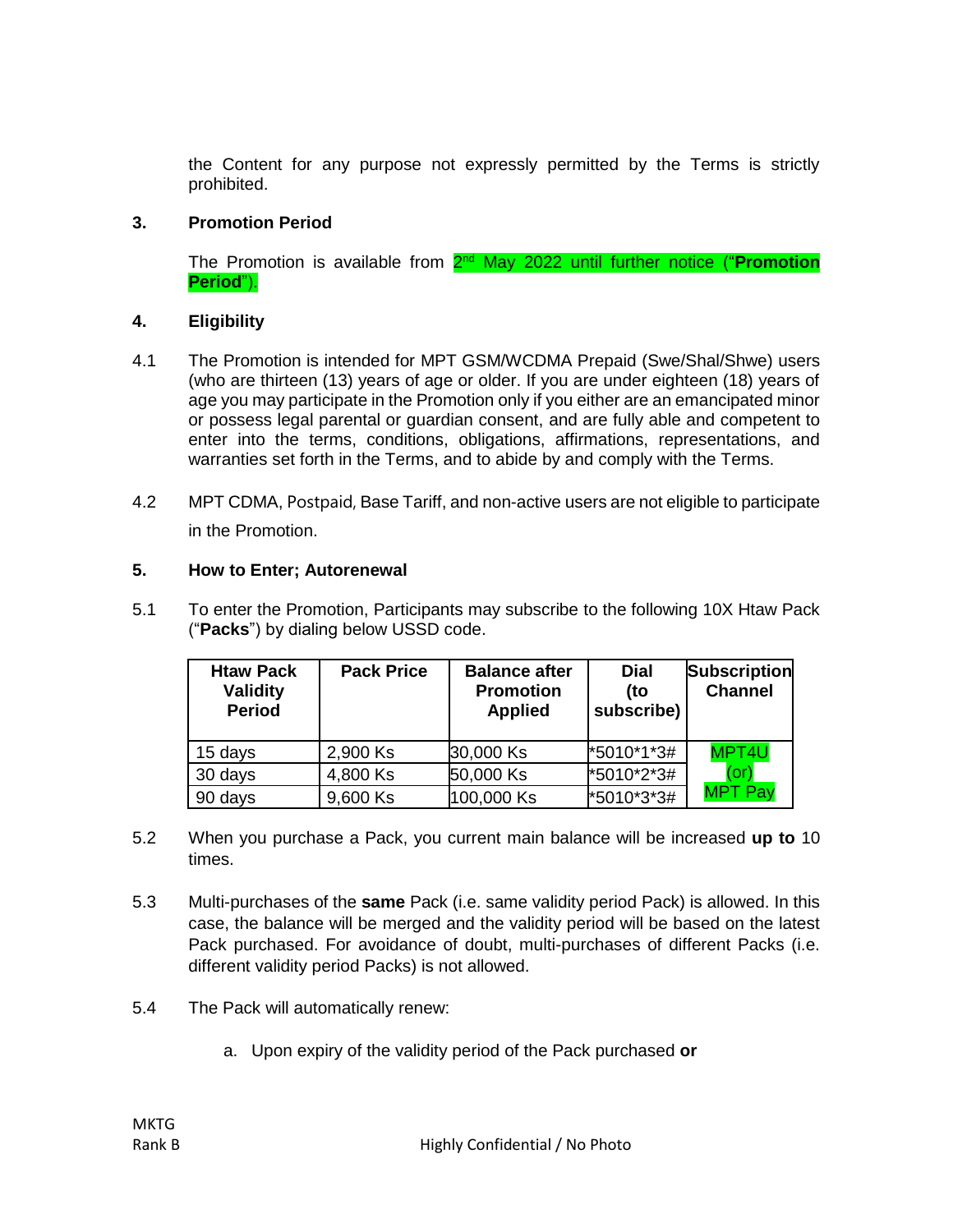b. When the balance reaches less than 1,000 Htaw B balance, even before the expiry of the period of the Pack purchased.

# 6. **Use of Balance; Exclusions**

- 6.1 10X Htaw B balance may be used for:
	- a. All Data services charged at 21.9 Ks/MB (incremental data rounded off to 1MB),
	- b. Any local mobile calls charged at 132Ks/min with 30sec charging on 10X Htaw Balance; and
	- c. Any-net SMS charged at 66Ks/SMS and free unlimited on-net SMS.
- 6.2 10X Htaw B balance cannot be used to purchase data packs, voice packs, and other packages.
- 6.3 10X Htaw B balance is non-transferable and non-refundable.
- 6.4 Carry over of balance is not included. Unused remaining balance as of expiry date of the Pack will be forfeited.
- 6.5 The balance cannot be merged with other 7X Htaw B and 5X Htaw B balances.
- 6.6 The Promotion is eligible for (1) Hti Pauk chance for every time Auto Renew Pack Purchase.

|                                        | <b>Hti Pauk Chance</b> |  |                      |                   |                          |
|----------------------------------------|------------------------|--|----------------------|-------------------|--------------------------|
| (As of 2nd May)                        | MPT4U USSD             |  | <b>CRM</b><br>Portal | <b>MPT</b><br>Pay | Auto<br>Renew<br>Channel |
| Auto Renew Htaw B 10X Package Purchase |                        |  |                      |                   |                          |

- With Hti Pauk Chance, you can play Htaw B Hti Pauk Game in MPT4U and win Up to 100 times Htaw B balance.
- Any Htaw B balance won through Hti Pauk Chance can be used for MPT-to-MPT Voice (for 32.5Ks/min), MPT-MPT SMS (for 20Ks), and Data (for 10.7Ks/MB).
- **Separate terms and conditions apply to Hti Pauk Chance and Hti Pauk Game** (available at https://www.mpt.com.mm/en/home/promotion/hti-tine-htaw-en/).
- 6.7 Gift function is not included in the Promotion.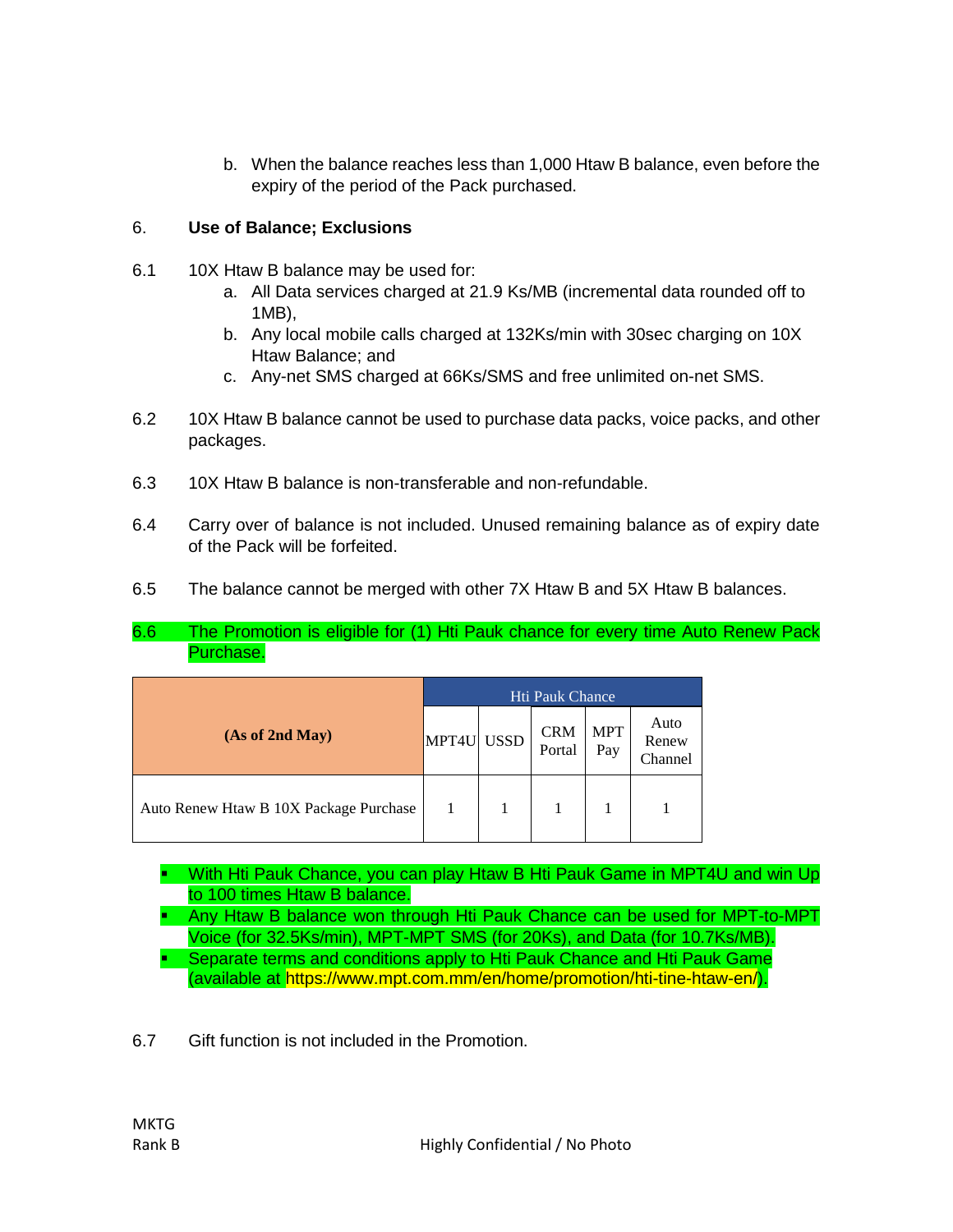# **7. Charges**

- 7.1 Ongoing participation in the Promotion requires an active subscription. You authorize MPT to actually and actively deduct from your account the Pack Price based on your choice of Pack until you unsubscribe. You are responsible for any and all charges based on your confirmed choice of Pack.
- 7.2 You must maintain sufficient balance:
	- a. Upon expiry of the validity period of the Pack purchased or
	- b. When the balance reaches less than 1,000 Htaw B balance, even before the expiry of the period of the Pack purchased.
- 7.3 If you have multiple auto-renewal packs (i.e. other autorenewal packs offered by MPT like the Autorenewal Data Carry Plus Pack) and their autorenewal is on the same day as the 10X Htaw B, MPT will charge you and renew both autorenewal packs at the same time.
	- a. If you have sufficient balance for both packs, both packs will be autorenewed.
	- b. If you only have sufficient balance for one pack, MPT, at its sole discretion will renew only one autorenewal pack. The decision of MPT on this is final.
- 7.4 Autorenewal will temporarily fail if you have insufficient balance for the next subscription cycle. The charge for the autorenewal will be automatically deducted from your balance and autorenewal will resume when you do top up/loan balance/balance transfer **within 7 days from** expiry of the validity period of the Pack purchased.
- 7.5 If you have insufficient balance, MPT will retry charging you for the renewal period for **until next 7 days after pack validity expiry.** If you still have insufficient balance after this period, MPT will unsubscribe the auto renewal pack and send a SMS notification that you have unsubscribed to the Promotion.

| <b>Htaw Pack Validity Period</b> | Dial (to un-subscribe) | Un-subscription<br><b>Channel</b> |  |
|----------------------------------|------------------------|-----------------------------------|--|
| 15 days                          | *5010*1*4#             | MPT4U App                         |  |
| 30 days                          | *5010*2*4#             |                                   |  |
| 90 days                          | *5010*3*4#             |                                   |  |

7.6 You may also unsubscribe by dialing the following:

- 7.7 Once you unsubscribe or are unsubscribed:
	- a. 10X Htaw B balance will remain in your account until the date of expiration of the pack you purchased.
	- b. MPT will not make any further deductions to your account.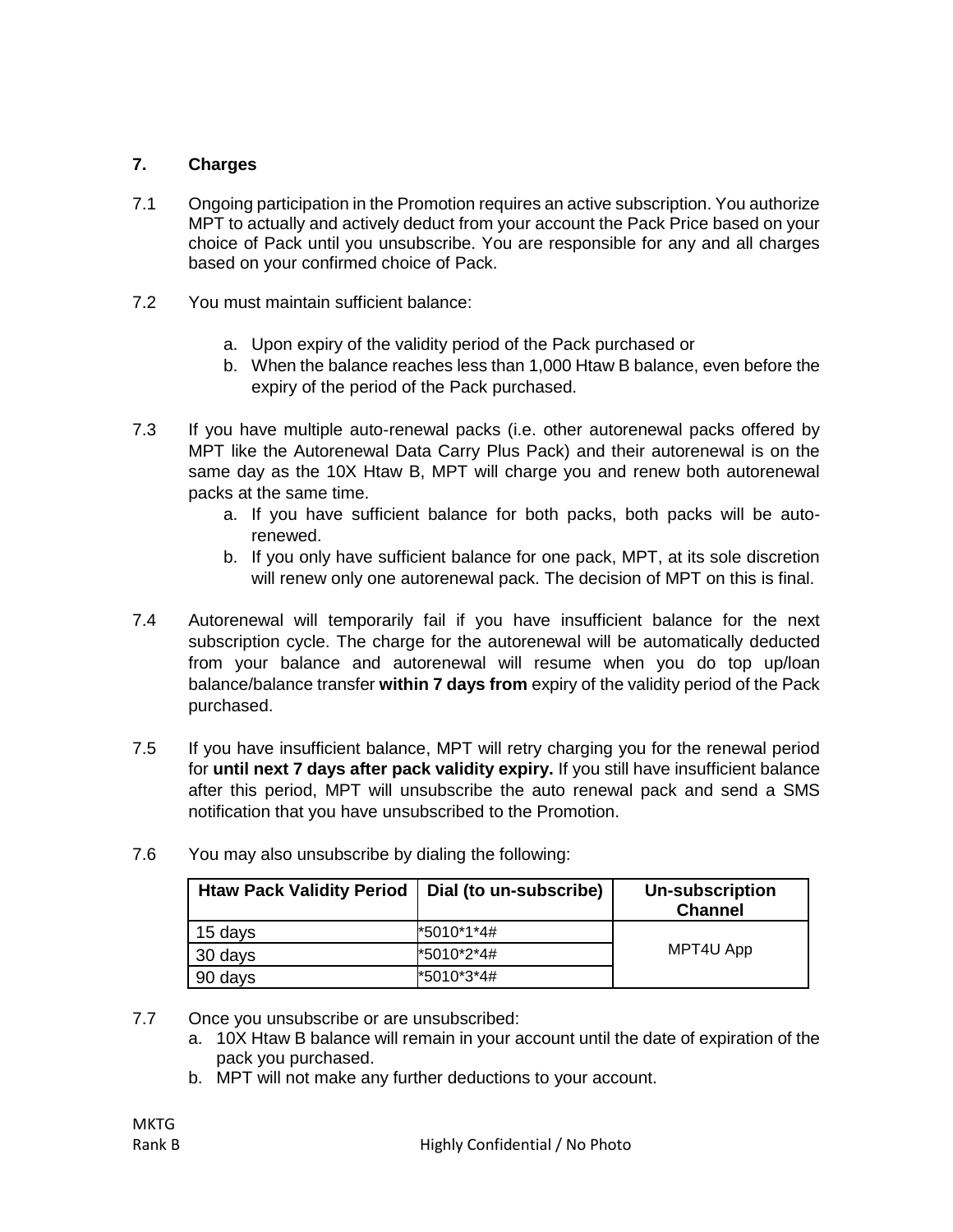- c. Autorenewal function of the Pack will terminate immediately.
- 7.8 Data charges may apply for your browsing and downloading of content. Please note that all charges for the Promotion include 15% Commercial Tax for Internet and 5% Commercial tax for Voice and SMS.
- 7.9 You are responsible for the actions of any third party with whom you are sharing your mobile internet including, but not limited to, subscription to the Promotion.
- 7.10 These Terms are valid until you unsubscribe or until the subscription is automatically terminated pursuant to these Terms.

#### **8 Disqualification of Participants**

MPT has the discretion to disqualify a participant whom it suspects to be undertaking or in connection with any unusual or suspicious activities, without prior notice or without needing to give any reasons for doing so.

#### **9 Marketing and Promotion**

The participants agree and consent to MPT collecting, using, disclosing and sharing amongst themselves the Participants' personal data, and disclosing such personal data to MPT's authorised service providers and relevant third parties for purposes which are necessary or reasonably incidental to the Promotion, and to market, advertise and/or promote the goods or services of MPT, including without limitation using videos and/or images of the Participants for publicity purposes.

#### **10 Indemnity**

You agree to defend, indemnify and hold harmless MPT and its subsidiaries, joint operation partner, agents, managers, and other affiliated companies, and their employees, contractors, agents, officers and directors, from and against any and all claims, damages, obligations, losses, liabilities, costs or debt, and expenses (including but not limited to attorneys' fees) arising from: (i) your use of and access to the Promotion, including any data or content transmitted or received by you; (ii) your violation of any term of the Terms, including without limitation your breach of any of the representations and warranties herein; (iii) your violation of any third-party right, including without limitation any right of privacy, publicity rights or intellectual property rights; (iv) your violation of any law, rule or regulation of the Union of Myanmar or any other country; (v) any claim or damages that arise as a result of any information submitted or received by you through the Promotion; or (vi) any other party's access and use of the Promotion through your phone number (registered or unregistered), handset, or other device.

#### **11 Disclaimers of Warranties and Limitation of Liability**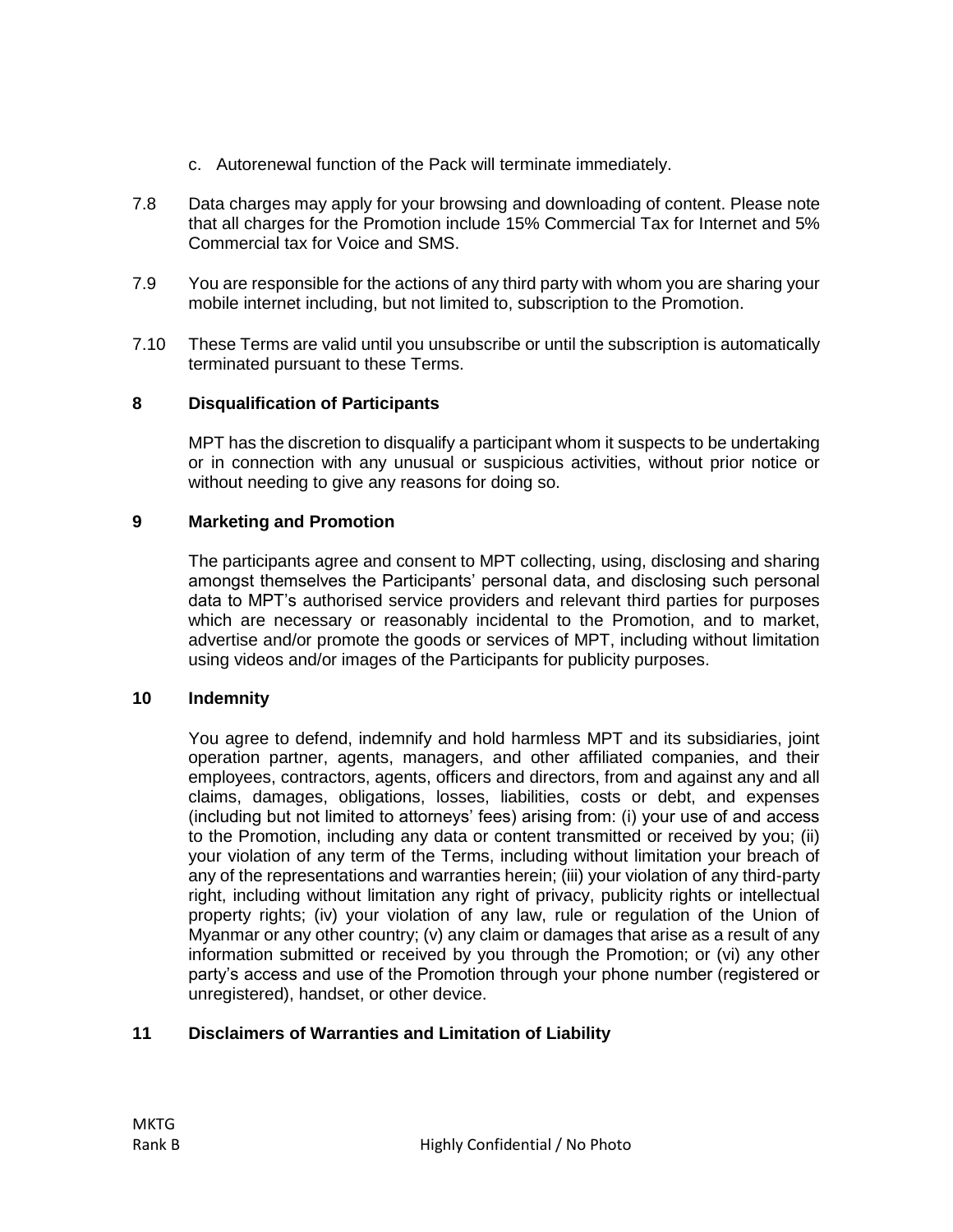- 11.1 THE PROMOTION AND ALL INFORMATION, CONTENT, MATERIALS, PRODUCTS (INCLUDING SOFTWARE) AND OTHER SERVICES INCLUDED IN OR OTHERWISE MADE AVAILABLE TO YOU THEREIN ARE PROVIDED ON AN "AS IS" AND "AS AVAILABLE" BASIS. MPT MAKES NO REPRESENTATIONS OR WARRANTIES OF ANY KIND, EXPRESS OR IMPLIED, AS TO THE OPERATION OF THE PROMOTION, OR THE INFORMATION, INCLUDING ITS ACCURACY, CONTENT, MATERIALS, PRODUCTS (INCLUDING SOFTWARE) OR OTHER SERVICES INCLUDED IN OR OTHERWISE MADE AVAILABLE TO YOU THROUGH THE PROMOTION. YOU EXPRESSLY AGREE THAT YOUR USE OF THE PROMOTION IS AT YOUR SOLE RISK.
- 11.2 MPT WILL NOT BE LIABLE FOR ANY DAMAGES OF ANY KIND ARISING FROM THE USE OF THE PROMOTION, OR FROM ANY INFORMATION, CONTENT, MATERIALS, PRODUCTS (INCLUDING SOFTWARE) OR OTHER SERVICES INCLUDED IN OR OTHERWISE MADE AVAILABLE TO YOU THROUGH THE PROMOTION, INCLUDING, BUT NOT LIMITED TO DIRECT, INDIRECT, INCIDENTAL, PUNITIVE, AND/OR CONSEQUENTIAL DAMAGES.
- 11.3 IN ENTERING THE PROMOTION, YOU AGREE TO HEREBY RELEASE AND FOREVER DISCHARGE MPT, AND TO INDEMNIFY MPT FROM ANY AND ALL CLAIMS, DEMANDS, RIGHTS, CAUSE OF ACTION OR ANY NATURE OR KIND, ARISING FROM AND BY REASON OF ANY AND ALL LOSS, INJURY, DAMAGE OR LIABILITY AND THE CONSEQUENCES THEREOF WHETHER DIRECT OR CONSEQUENTIAL IN CONNECTION WITH THE PROMOTION, REGARDLESS OF THE CAUSE THEREOF, AND EVEN IF MPT HAS BEEN ADVISED OF THE POSSIBILITY THEREOF, INCLUDING WITHOUT LIMITATION, ANY INJURY TO ANY PERSONS OR ANY DAMAGE CAUSED TO ANY PROPERTY WHILE PARTICIPATING IN THE PROMOTION OR ARISING OUT OF, OR IN CONNECTION WITH, THE USE OF THE PACKS/DATA.
- 11.4 TO THE FULLEST EXTENT PERMISSIBLE BY APPLICABLE LAW, MPT DISCLAIMS ALL WARRANTIES, EXPRESS OR IMPLIED, INCLUDING, BUT NOT LIMITED TO, IMPLIED WARRANTIES OF MERCHANTABILITY AND FITNESS FOR A PARTICULAR PURPOSE.
- 11.5 MPT DOES NOT WARRANT THAT THE PROMOTION, INFORMATION, CONTENT, MATERIALS, PRODUCTS (INCLUDING SOFTWARE) OR OTHER SERVICES INCLUDED IN OR OTHERWISE MADE AVAILABLE TO YOU THEREIN, MPT SERVERS OR ELECTRONIC COMMUNICATIONS SENT FROM MPT ARE FREE OF VIRUSES OR OTHER HARMFUL COMPONENTS.

# 12 **Third Party Content**

The Promotion may aggregate content obtained or provided by third parties, including ("**Third Party Content**"). As such, MPT is not responsible for such Third Party Content or any linked websites associated with Third Party Content. Reference